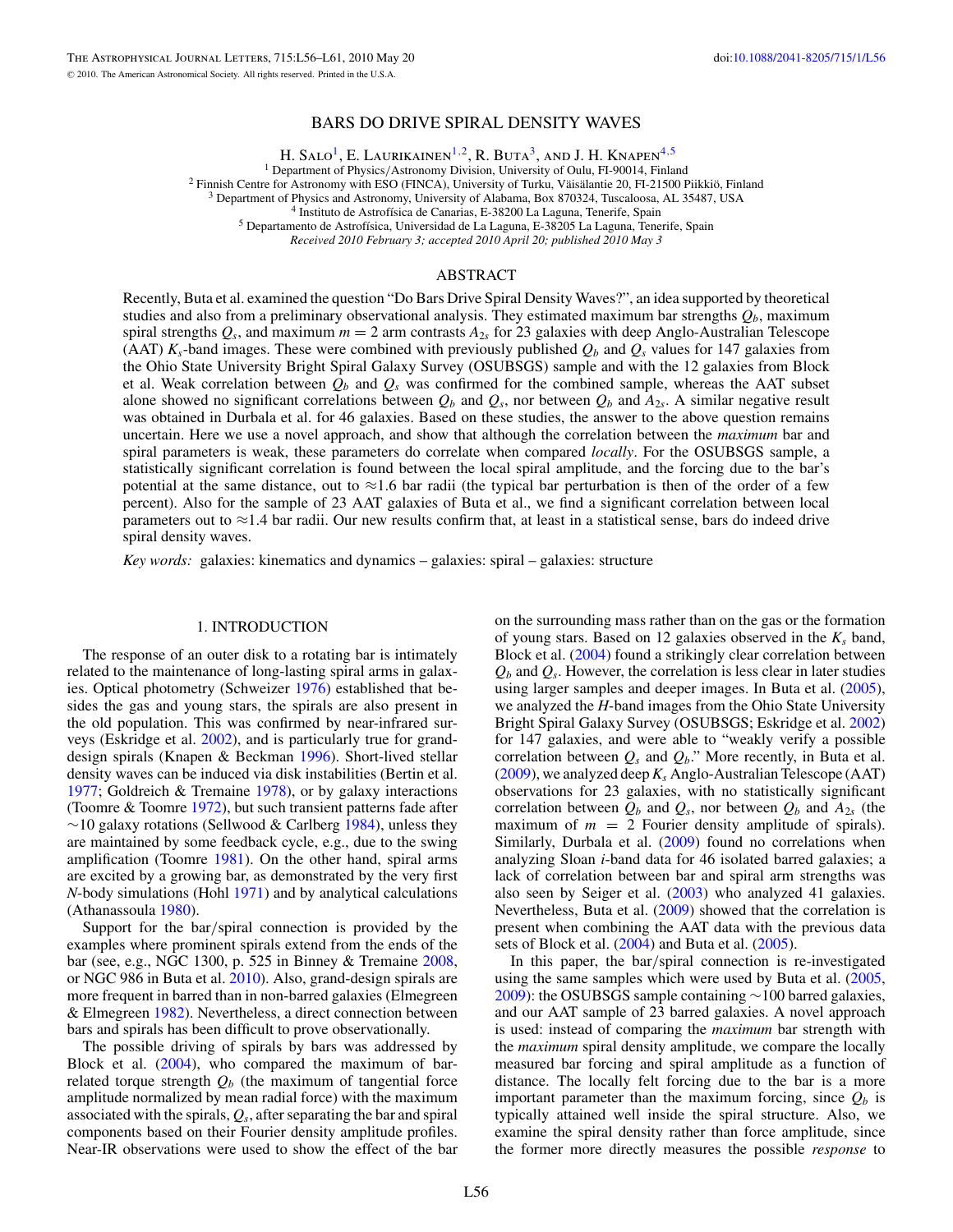<span id="page-1-0"></span>bar forcing. Using our approach, a statistically significant correlation is demonstrated to exist between the bar forcing and the spiral amplitude, up to a considerable distance beyond the end of the bar.

### 2. CALCULATION OF BAR FORCING AND SPIRAL AMPLITUDES

We calculate the amplitude of the bar tangential forcing as a function of distance from the galaxy center,  $Q_{\text{bar}}(r)$ , and compare it to the  $m = 2$  surface brightness amplitude of the spirals,  $A_2(r)$ , at the same radial distances, normalized to bar radius,  $r/R_{\text{bar}}$ . The Spearman rank correlation coefficient  $r_s$ between  $Q_{\text{bar}}$  and  $A_2$  and its significance level are then measured as a function of  $r/R_{\text{bar}}$ . A non-parametric test is used in order to avoid making assumptions about the distributions of the compared quantities. The distance up to which a significant correlation is found is regarded as a statistical estimate of the region inside which bars are able to drive spiral structure.

We use near-IR images to evaluate the galaxy potential, and derive the tangential force amplitude at each distance, normalized to the azimuthally averaged radial force

$$
Q_{\text{bar}}(r) = \frac{\max(|F_T(r, \varphi)|)}{\langle |F_R(r, \varphi)| \rangle}.
$$

Several assumptions are made: (1) the mass-to-luminosity ratio  $(M/L)$  is constant; (2) the vertical profile of the disk and the bar is approximated with an exponential function; and (3) the vertical scale height,  $h<sub>z</sub>$ , scales with the galaxy size as  $h_z = 0.1 R_{K20}$  (Speltincx et al. [2008\)](#page-5-0), where  $R_{K20}$  is the  $m_K = 20$  isophotal radius from Two Micron All Sky Survey (Skrutskie et al. [2006\)](#page-5-0). The calculations are made with polar integration (Salo et al. [1999;](#page-5-0) Laurikainen & Salo [2002\)](#page-5-0), based on azimuthal Fourier decomposition of the deprojected image

$$
I(r,\varphi) = A_0(r) \left[ 1 + \sum_{m=1}^{\infty} A_m(r) \cos\left(m\left[\varphi - \varphi_m(r)\right]\right) \right],
$$

which also provides the  $m = 2$  Fourier density profile used to characterize the spiral amplitudes (note the normalization). The gravity is separately calculated for each *m* component (using  $m = 0, 2, 4, 6, 8, 10$  and added together. Compared to direct Cartesian integration, the polar method effectively suppresses the spurious force maxima which otherwise could arise in the noisy outer disks (Salo et al. [2004\)](#page-5-0). To account for the different three-dimensional distribution of the bulge light, multicomponent decompositions are used (Laurikainen et al. [2005\)](#page-5-0), reducing the artificial tangential force amplitudes arising from the bulge deprojection stretch. The polar method also makes it easy to exclude the contribution of spirals on the calculation of  $Q_{\text{bar}}$ , by setting the  $m > 0$  Fourier density amplitudes to zero beyond a certain cutting distance,  $R_{\text{cut}}$ , representing the end of the bar.

Our method is illustrated in Figure 1, where the radial profiles of the  $m = 2$  and  $m = 4$  Fourier density amplitudes, and the  $Q_{\text{bar}}$ ratio are shown for NGC 1566. In this particular example, the *A*<sup>2</sup> and the *A*<sup>4</sup> have two well-separated local maxima associated with the bar and the spiral, but the distinction is not always clear. The *Q*bar profile is constructed both for the total (bar+spiral) force field, and without the contribution of the spiral arms. The bar-only profile is obtained using a cutting distance  $R_{\text{cut}} = R_{\text{bar}}$ in the force calculation. Our method of isolating the bar forcing is different from that of Buta et al. [\(2003,](#page-4-0) [2005,](#page-4-0) [2009\)](#page-4-0), who



**Figure 1.** Barred galaxy NGC 1566, with strong outer spirals. In (a), the normalized *A*<sup>2</sup> and *A*<sup>4</sup> Fourier amplitudes are shown as a function of radius. The two local maxima are associated with the bar and the spiral: the vertical lines indicate the bar length  $R_{\text{bar}}$ , and the distance of maximum  $A_2$  of the spirals  $(R_{2s})$ . (b) The calculated tangential forcing  $Q_{bar} = F_T/F_R$ , with and without the contribution from spiral arms: in the latter case, the *m >* 0 Fourier components have been set to zero for  $r > R_{\text{cut}}$ , here using  $R_{\text{cut}} = R_{\text{bar}}$ . (c) The deprojected  $K_s$ -band image (Buta et al. [2009\)](#page-4-0), together with circles of radii  $R_{bar}$  and  $R_{2s}$ .

extrapolated the bar density into the spiral region based on Gaussian fits to Fourier density profiles. Here, we assume that the bar and the spiral dominate their radial domains with no significant overlap.

## 3. BAR-DRIVEN SPIRAL STRUCTURE IN THE OSUBSGS AND AAT SAMPLES

The OSUBSGS is a magnitude-limited sample  $(m_B \lt \$ 12.0 mag) of galaxies with Hubble types  $0 \leq T \leq 9$ . The *H*-band images typically reach 20 mag arcsec<sup>-2</sup> in depth. Our bar identifications and lengths are from Table 3 in Laurikainen et al. [\(2004\)](#page-5-0), and are based on the Fourier amplitude and phase profiles ("Fourier bars"; NGC 2207 was omitted, leaving 103 galaxies for analysis).

A statistically significant correlation is found between the amplitude  $A_2$ , and the bar forcing,  $Q_{\text{bar}}$ , when these parameters are compared at the same radial distances. See Figure [2](#page-2-0) where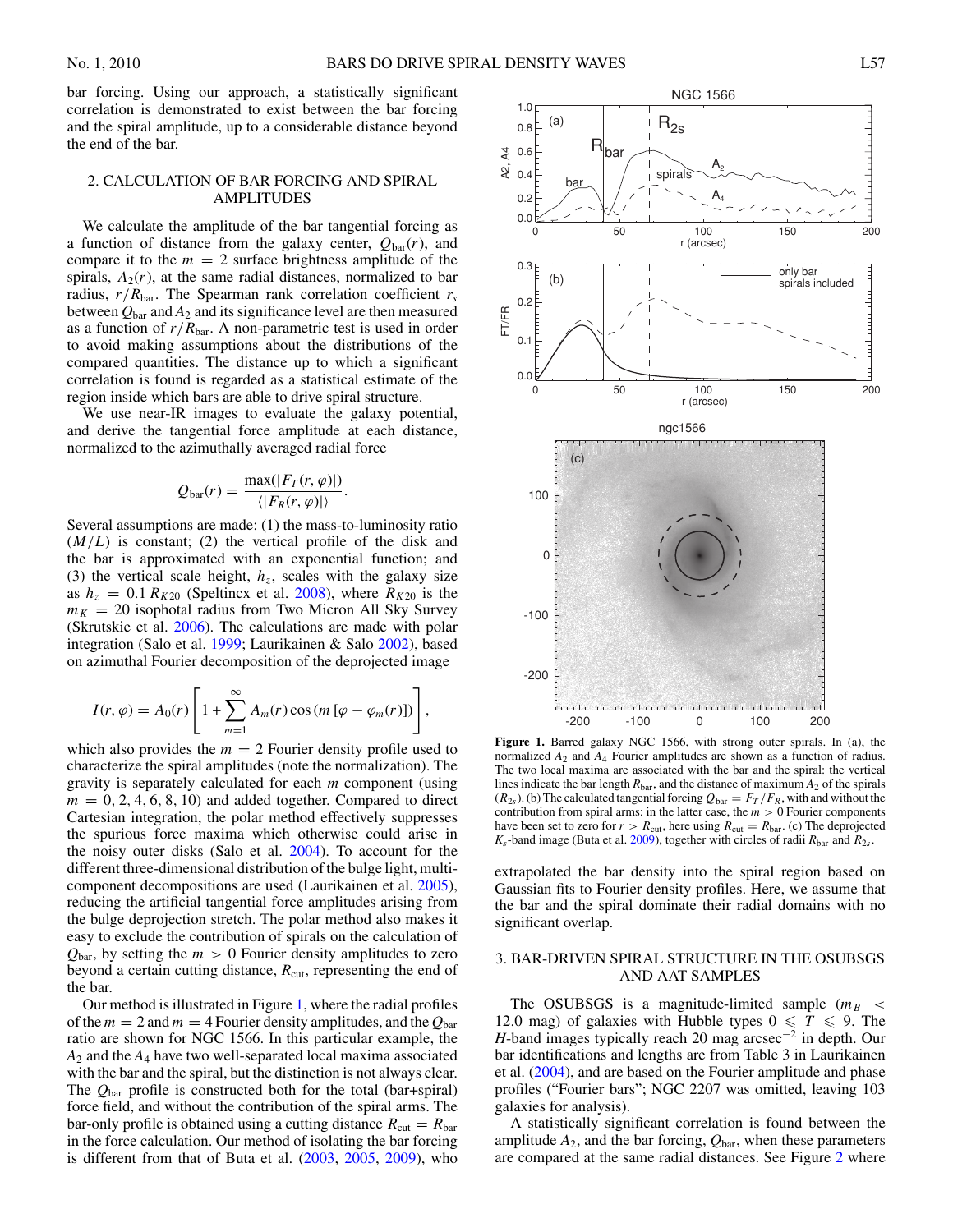<span id="page-2-0"></span>

**Figure 2.** Relation between local bar forcing and local spiral amplitude. Four distances, normalized to the bar length  $(r/R_{bar} = 1.1-1.7)$  are compared, for the 103 barred OSUBSGS galaxies. In the calculation of bar forcing, the  $m > 0$  density Fourier amplitudes are set to zero beyond  $R_{\text{cut}} = R_{\text{bar}}$ . The *p* values indicate the significance of the Spearman rank correlation coefficient  $r_{\rm sample}$  (the probability of having  $r_s > r_{\rm sample}$  is  $p$ , under the hypothesis that the variables are independent). In the case where  $p < 0.01$ , the best-fit linear relation is also indicated. Open and filled circles denote short ( $R_{bar}/h_R < 1$ ) and long bars ( $R_{bar}/h_R > 1$ ), showing no difference.

the different panels represent examples of measurements at successively larger radial distances with respect to the bar. The bar force is cut using  $R_{\text{cut}} = R_{\text{bar}}$ , which means that we are conservative in eliminating any contamination by the spiral arms themselves in the forcing. The correlation is very strong just beyond the bar, and stays statistically significant until ∼1.6 *R*bar (rank correlation coefficient  $r_s = 0.25$ , significance  $p = 0.008$ ). The correlation is similar for long  $(R<sub>bar</sub>/h<sub>R</sub> > 1)$  and short  $(R<sub>bar</sub>/h<sub>R</sub> < 1)$  bars, when normalized to the disk scale length. The range of the significant correlation is also similar for early-  $(T \leq 3)$  and late-type  $(T \geq 4)$  spirals (not shown in the plots).

Figure 3 collects the correlation coefficients between  $A_2$  and  $Q_{\text{bar}}$  at different distances  $r/R_{\text{bar}}$ . Note that in the bar region, where  $A_2$  represents the bar itself, the correlation is strong as expected. Outside the bar,  $A_2$  arises from spiral structures (the forcing is still dominated by the bar). The radial trend depends only slightly on the adopted cutting distance for the bar (using reasonable values  $R_{\text{cut}}/R_{\text{bar}} = 1.0{\text -}1.2$ ). The correlation is also insensitive to the exact assumptions made about vertical structure: an uncertainty by a factor of 2 in  $h<sub>z</sub>$  corresponds to ∼20% uncertainty in bar strength. Monte Carlo trials show that even 20% random errors in  $Q_{bar}$  (and  $A_2$ ) affect only marginally the significance of the correlation (for 10*,*000 trials, the median  $p = 0.023$  for  $r = 1.6 R_{bar}$ .

We made a similar analysis for the AAT sample of 23 barred galaxies, using the data and bar lengths from Buta et al. [\(2009\)](#page-4-0). The *Ks*-band images typically reach a surface brightness level of 22–24 mag arcsec−2. The sample covers a wide range of bar strengths, extending to strongly barred galaxies, for which case a strongest correlation between  $Q_{\text{bar}}$  and  $A_2$  is expected. However, as discussed in Buta et al. [\(2009\)](#page-4-0), no statistically



**Figure 3.** Rank correlation coefficient between the local bar forcing  $Q_{\text{bar}}(r)$ and the local amplitude  $A_2(r)$ , as a function of distance  $r/R_{\text{bar}}$ . Note that at  $r/R_{\text{bar}} < 1$  the parameter  $A_2$  describes the bar density contrast, whereas outside the bar it describes the spiral arms. Symbols indicate statistically significant correlation, obtained for  $r \leqslant 1.6$   $R_{\text{bar}}$ . Note that the result is independent of the exact manner in which the spiral contribution has been eliminated from the bar forcing: compare the solid ( $R_{\text{cut}} = R_{\text{bar}}$ ) and dashed ( $R_{\text{cut}} = 1.2 R_{\text{bar}}$ ) curves. Also shown is the case with no cutting (dotted line): this is just for comparison, since the calculated forcing is then strongly affected by the spirals themselves.

significant correlation is obtained between the maximum of  $Q_{bar}$  and the maximum of  $A_2$  (Figure [4\(](#page-3-0)a)). The result is similar for galaxies having the maximum spiral amplitude nearer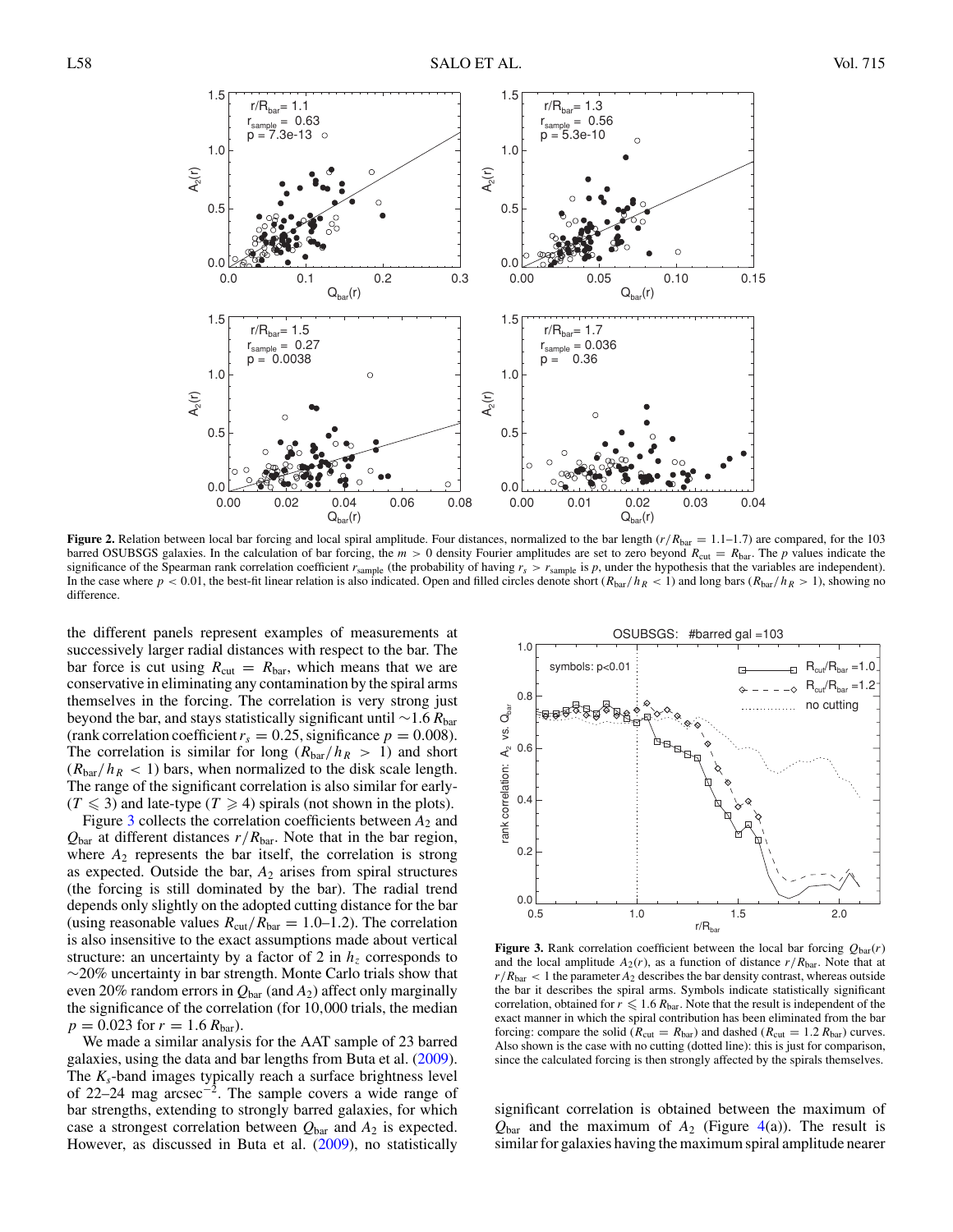<span id="page-3-0"></span>

**Figure 4.** Re-analysis of the AAT sample of 23 barred galaxies. The separation of bar and spiral components in Buta et al. [\(2009\)](#page-4-0) yielded the maximum of bar forcing  $Q_{\text{bar}}$  and the maximum of spiral amplitude  $A_2$ , the latter attained at distance  $R_{2s}$ . Frame (a) indicates no correlation between these quantities (same data as in Figure 26(a) in Buta et al.). The filled and open symbols distinguish the galaxies with  $R_{2s}/R_{bar} < 1.5$  and  $R_{2s}/R_{bar} > 1.5$ , respectively. (b) However, a correlation is present (with a significance  $p = 0.007$ ) if we compare the bar forcing at the location of the maximum spiral amplitude; this is particularly clear for galaxies with  $R_{2s}/R_{bar}$  < 1.5 (filled symbols). (c) The connection of bars and spirals is even clearer if the local bar forcing and local spiral amplitude are compared as a function of distance: the figure shows the rank correlation coefficient vs. distance, constructed in the same manner as in Figures [2](#page-2-0) and [3.](#page-2-0)

 $(R_{2s} < 1.5 R_{bar})$  or further  $(R_{2s} > 1.5 R_{bar})$  outside the bar. However, a statistically significant correlation is found if the *local* bar forcing at the location of the maximum spiral amplitude is examined (Figure 4(b)). The correlation is particularly clear if we limit to cases where  $R_{2s} < 1.5 R_{bar}$ . This is in accordance with our result for the OSUBSGS where a statistical dependence is present but discernible only up to certain distance beyond the bar end. Indeed, if we repeat the analysis we made for the OSUBSGS sample (Figure  $4(c)$ ), a statistically significant correlation is found between  $Q_{bar}(r)$  and  $A_2(r)$  up to 1.4  $R_{bar}$ . The somewhat smaller range in the AAT analysis is probably due to the smaller sample size in comparison to the OSUBSGS sample.

### 4. DISCUSSION

#### *4.1. Comparison to Previous Studies of Bar/Spiral Correlation*

Our analysis for OSUBSGS has indicated a significant correlation between the *local* tangential bar force  $Q_{bar}(r)$  and the *local* surface brightness Fourier amplitude  $A_2(r)$ , up to 1.6  $R_{bar}$ . How does this compare to the previous analyses of  $Q_b$  versus *Qs*, some of which indicated a correlation, while others did not? In Buta et al. [\(2005\)](#page-4-0), we did not explicitly state the correlation coefficient, but using the data tabulated in the paper one finds a Pearson linear correlation coefficient  $r = 0.35$ . For a sample of  $N = 146$  galaxies, this implies a very significant correlation  $(p = 0.8 \times 10^{-5})$ . Though different quantities are compared, this statistically significant correlation between maximum values agrees with our present analysis of the correlation between local quantities.

Likewise, the negative results in Buta et al. [\(2009\)](#page-4-0) for the AAT sample alone  $(N = 23)$ , and in Durbala et al.  $(2009)$ for the Sloan sample  $(N = 46)$ , are accounted for by the smaller number of galaxies. The standard procedure for testing the significance of a positive linear correlation (see, e.g., Wall & Jenkins [2003,](#page-5-0) Section 4.2.2) implies that in order to accept the correlation (at a significance level  $p < 0.01$ ), the sample correlation coefficients must be  $r > 0.48$  and  $r > 0.34$ , for  $N =$ 23 and  $N = 46$ , respectively. Assume for a while that a linear correlation between  $Q_b$  and  $Q_s$  exists, and that these quantities are drawn from a bivariate-Gaussian distribution with an actual correlation coefficient  $\rho = 0.35$  (equal to the sample correlation coefficient in Buta et al. [2005\)](#page-4-0). We may then ask what the odds are of detecting this correlation, i.e., of observing a sufficiently high sample correlation when drawing a random sample with different *N*'s. Applying the Fisher probability distribution for the sample *r* with a known  $\rho$  (Wall & Jenkins [2003\)](#page-5-0) implies that for  $N = 23$  there is only a 25% chance of detecting the correlation, even for  $N = 46$  the change is only about 50%. If we use the rank correlation coefficient instead of the linear correlation coefficient, the chances are reduced to 15%–38%, respectively (obtained by Monte Carlo trial estimates). Thus, the negative results for these small samples do not rule out true correlations.

The current method seems to be capable of exposing the correlation even for fairly small samples, indicating the advantage of comparing the local quantities. In particular, close to the bar the spiral amplitudes are strongly correlated with the bar forcing. This radial dependence of the correlation probably explains the very strong correlation found in Block et al. [\(2004\)](#page-4-0). The fact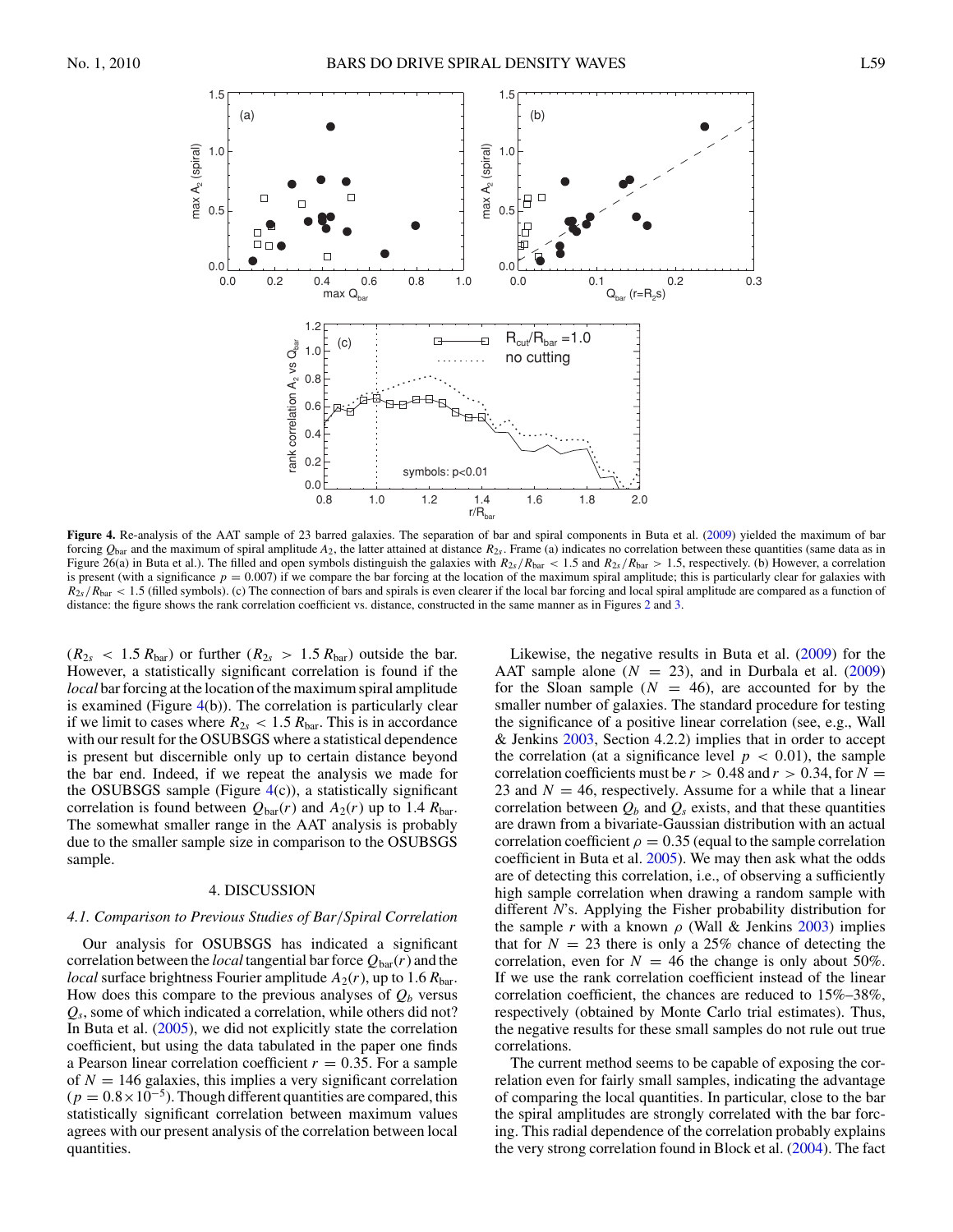<span id="page-4-0"></span>that their small sample  $(N = 12)$  showed the strongest correlation  $(r = 0.86)$  is likely to result from the way the galaxies were selected, containing many examples where the spirals are strong right at the ends of the bar. Indeed, according to the tabulated values in their paper, the mean ratio between the radial locations of the spiral and bar maximum forces was  $\langle R_s/R_b \rangle = 2.5$ , compared to  $\langle R_s/R_b \rangle = 4.6$  in Buta et al. (2005), which was based on a magnitude-limited sample of spirals, with many different types of bar*/*spirals.

#### *4.2. Physical Mechanisms*

Our observational analysis indicates a clear statistical relation between bars and spirals. At least the following mechanisms might account for this.

- 1. Spiral structure is a direct response to bar forcing and*/*or the spirals represent a continuation of the density wave associated with the bar (Lindblad [1960;](#page-5-0) Toomre [1969;](#page-5-0) Bertin & Lin 1996). Recently, spiral arms have also been interpreted as manifold orbits emanating from unstable Lagrangian points near the bar ends (Romero-Gómez et al. [2006;](#page-5-0) Athanassoula et al. 2009).
- 2. Spirals are coupled to the bar via non-linear resonance coupling (Tagger et al. [1987;](#page-5-0) Masset & Tagger [1997\)](#page-5-0). Such couplings are seen in *N*-body simulations (Rautiainen & Salo [1999\)](#page-5-0), but it is uncertain how frequent such cases really are.

The first explanation is likely to apply to the strong correlation just outside the bar. In this case, the spirals are expected to share the constant (or slowly evolving) pattern speed of the bar. Similarly, in the case of non-linear coupling, though the spiral pattern speed is slower than that of the bar, it still represents a steady long-lived pattern. On the other hand, in the region where no correlation is present, the spirals are independent structures, representing either a long-lasting mode with a slower pattern speed than the bar (Sellwood & Sparke [1988\)](#page-5-0), or are just shortlived transient wave packets with a range of propagation speeds (Sellwood & Kahn [1991;](#page-5-0) Salo & Laurikainen [2000\)](#page-5-0).

Note that some correlation may be present even if bars and spirals are independent, since both types of structures are favored by gravitationally more reactive disks. Nevertheless, in this case, a correlation between maximum values would also be expected.

Sellwood [\(2008\)](#page-5-0) discusses the importance of distinguishing between long-lived spiral modes and transient waves. This stems from the fact that the latter are much more efficient in driving angular momentum transport in the disk. In case of steady patterns, the angular momentum exchange with stars is limited to resonances, whereas in the case of transient patterns this may occur over a large range of radii. Multiple transient patterns also lead to radial mixing of stars, as well as secular heating of the disk.

In the current samples, no significant correlation is seen beyond ∼1*.*6 *R*bar, at which distance the typical force amplitudes associated with the bar fall below a few percent level. This provides an observational lower estimate for the extent of bardriving. Namely, in the outer disk, the determination of the spiral amplitude is more prone to uncertainties due to image noise and background subtraction, diluting any correlation that may be present. Also, we are fairly conservative in cutting the bar contribution close to  $R_{\text{bar}}$ , since in the case where the spiral arms are a part of the mode associated with the bar, the local spiral forcing would also contribute to maintaining the pattern.

Although the correlation we find is strictly statistical, it is interesting to consider how it applies to the individual example of NGC 1566, shown in Figure [1.](#page-1-0) For this galaxy  $R_{bar} = 40''$ , and the  $A_2$  maximum related to the strong spirals is at  $R_{2s} = 68''$ (Buta et al. 2009), though there are additional spiral arms even beyond 100". The strong spirals, with a maximum at 1.7 bar lengths, fall marginally in the region where bar-driving is expected. Continuing the same interpretation, the spiral beyond  $\sim$ 100" would be an independent pattern. Indeed, NGC 1566 has been quoted as an example of a galaxy with at least two separate spiral structures (Bosma 1992).

#### 5. CONCLUSIONS

A connection between bar forcing and spiral density amplitudes was investigated for two near-infrared galaxy samples: 103 barred galaxies from the magnitude-limited OSUBSGS survey, and 23 barred galaxies in our AAT Survey. The main results are as follows.

1. For both samples, a statistically significant correlation is found between the local tangential bar forcing,  $Q_{\text{bar}}(r)$ , and the local spiral amplitude,  $A_2(r)$ , up to a radial distance of  $r \sim 1.5 R_{\text{bar}}$ .

The correlation suggests that, at least in a statistical sense, the stellar spirals of the disk are not transient features but rather represent a continuation of the bar mode itself, or are driven by the bar through some mechanism. Further out, the spirals may be either independent modes or transient wave packets.

2. The obtained range of the correlation is similar for earlyand late-type spirals ( $0 \leq T \leq 3$  and  $4 \leq T \leq 9$ ), and also for small and large bars (*R*bar*/hr* smaller*/*larger than unity).

This does not favor the idea that only certain types of bars could drive spiral structure, or that the forcing on the stellar component requires the presence of significant gas component. Nevertheless, the current samples are small, and a larger number of galaxies is needed to draw reliable conclusions about morphological-type dependencies, or to probe whether the statistical correlation extends to even larger distances beyond the bar. In this respect, the forthcoming  $S<sup>4</sup>G$  survey (The Spitzer Survey of Stellar Structure in Galaxies; Sheth [2009,](#page-5-0) Sheth et al. [2010\)](#page-5-0) will be extremely useful, providing unprecedentedly deep 3.6 and 4.5  $\mu$ m observations for nearly 2300 nearby galaxies.

#### REFERENCES

- Athanassoula, E. 1980, A&A, [88, 184](http://adsabs.harvard.edu/abs/1980A&A....88..184A)
- Athanassoula, E., Romero-Gómez, M., Bosma, A., & Masdemont, J. J. 2009, [MNRAS,](http://dx.doi.org/10.1111/j.1365-2966.2009.15583.x) [400, 1706](http://adsabs.harvard.edu/abs/2009MNRAS.400.1706A)
- Bertin, G., Lau, Y. Y., Lin, C. C., Mark, J. W.-K., & Sugiyama, L. 1977, [Proc.](http://dx.doi.org/10.1073/pnas.74.11.4726) Sci., [74, 4726](http://adsabs.harvard.edu/abs/1977PNAS...74.4726B)
- Bertin, G., & Lin, C. C. 1996, Spiral Structure in Galaxies: A Density Wave Theory (Cambridge, MA: MIT Press)
- Binney, J., & Tremaine, S. 2008, Galactic Dynamics (2nd ed.; Princeton, NJ: Princeton Univ. Press)
- Block, D. L., Buta, R., Knapen, J. H., Elmegreen, D. M., Elmegreen, B. G., & Puerari, I. 2004, [AJ,](http://dx.doi.org/10.1086/421362) [128, 183](http://adsabs.harvard.edu/abs/2004AJ....128..183B)
- Bosma, A. 1992, in Morphological and Physical Classification of Galaxies, ed. G. Longo, M. Capaccioli, & G. Busarello (Dordrecht: Kluwer), [207](http://adsabs.harvard.edu/abs/1992ASSL..178..207B)
- Buta, R., Block, D. L., & Knapen, J. H. 2003, [AJ,](http://dx.doi.org/10.1086/377316) [126, 1148](http://adsabs.harvard.edu/abs/2003AJ....126.1148B)
- Buta, R., Knapen, J. H., Elmegreen, B. G., Salo, H., Laurikainen, E., Elmegreen, D. M., Puerari, I., & Block, D. L. 2009, [AJ,](http://dx.doi.org/10.1088/0004-6256/137/5/4487) [137, 4487](http://adsabs.harvard.edu/abs/2009AJ....137.4487B)
- Buta, R., Vasylyev, S., Salo, H., & Laurikainen, E. 2005, [AJ,](http://dx.doi.org/10.1086/431251) [130, 506](http://adsabs.harvard.edu/abs/2005AJ....130..506B)
- Buta, R., et al. 2010, ApJS, submitted
- Durbala, A., Buta, R., Sulentic, J. W., & Verdes-Montenegro, L. 2009, [MNRAS,](http://dx.doi.org/10.1111/j.1365-2966.2009.15051.x) [397, 1756](http://adsabs.harvard.edu/abs/2009MNRAS.397.1756D)